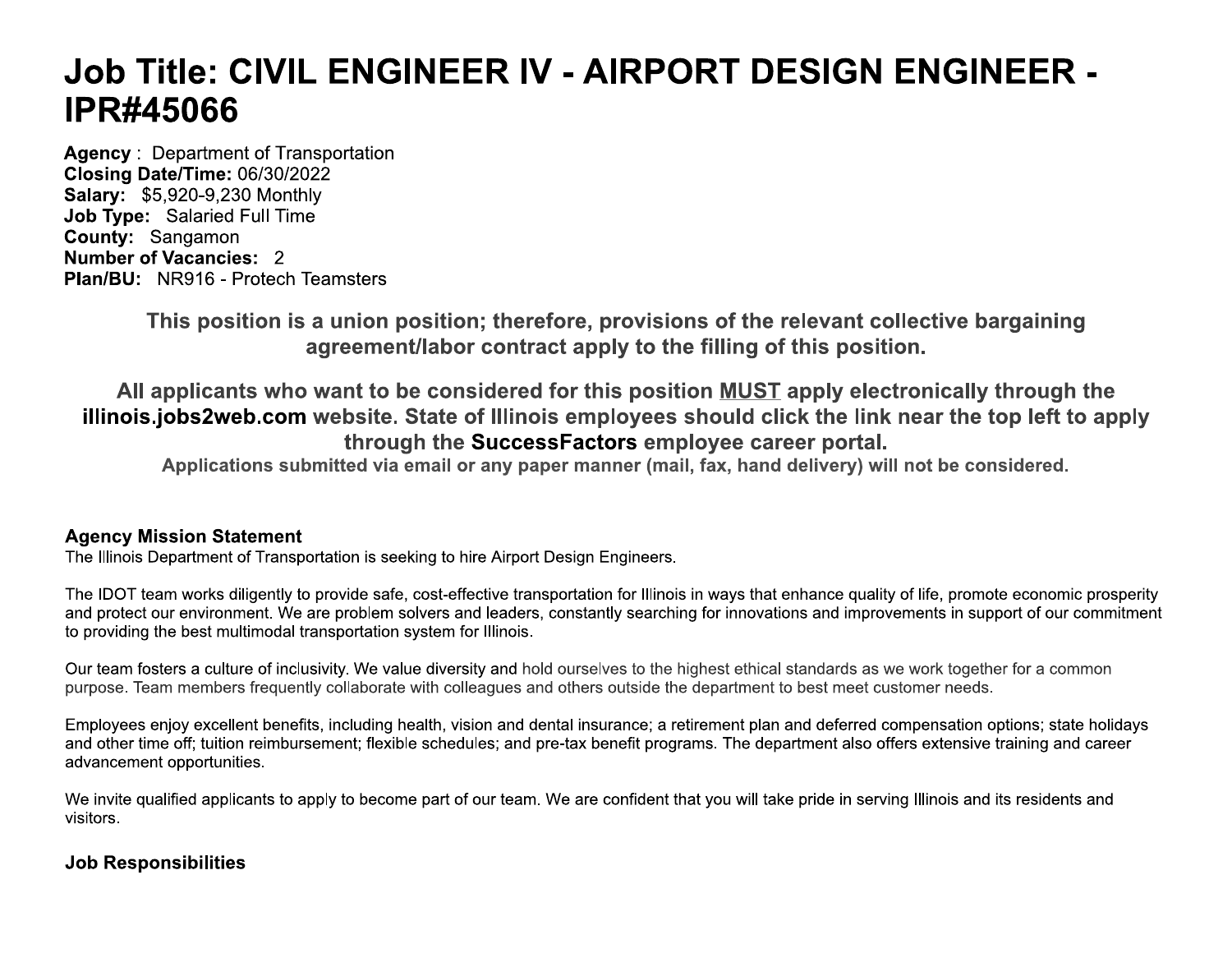This position is the primary point of contact for the coordination, review, and development of construction plans and specifications for Illinois Department of Transportation (IDOT) lettings of airport improvement projects covered under the federal Airport Improvement Program (AIP). The incumbent may also assist sponsors with local letting of projects utilizing local procurement guidance. This position works closely with airport sponsors and consultants and is responsible for the administration, coordination, and review of designs for construction plan and specification development utilizing state and federal grant funds. This position is responsible for project design conformity with state and federal quidance to ensure funding participation eligibility. S/He ensures projects are developed efficiently and economically in accordance with the scope and budget.

This position reports to the Section Chief of Airport Design. There are no subordinates reporting to this position.

The Division of Aeronautics acts as the agent of the airport sponsor for all matters involving the development of any public air navigation facility by virtue of the Illinois Aeronautics Act. This act requires and directs the Division of Aeronautics to requlate and supervise aeronautics within the state, with aeronautics defined as the design, establishment, construction, extension, operation, improvement, repair, or maintenance of airports. Aeronautics shall not expend any funds appropriated or made available for any work upon any such project that is not contracted for and constructed or developed under the supervision or direction of the Division of Aeronautics. The Division of Aeronautics administers the federal AIP in part through a cooperative memorandum of agreement with the Federal Aviation Administration (FAA) known as the State Block Grant Program (SBGP) agreement. Airports throughout the state are eligible to receive federal, state, and local program funds to plan, create, develop, and improve airport facilities.

Typical problems encountered by the incumbent include reviewing all Transportation Improvement Program (TIP) submittals for scope and cost estimates, designing site procedures for proper execution-of construction activities known as the Construction Safety Phasing Plan (CSPP) while maintaining a high degree of safety for the flying public, establishing and requiring a minimum standard of performance for acceptable airport construction practices within the contract documents, and investigating new state-of-the-art equipment and materials under the direction of the Section Chief of Airport Design. Other problems encountered by the incumbent involve directing the development of projects and performing the necessary coordination between contractual parties with the required iustifications and documentation; approving engineering reports, project plans, and specifications; recommending to the Section Chief of Airport Design approval of payments made to engineering firms for the design phase of the project; assuring maximum federal participation by working closely

## (Job Responsibilities continued)

with FAA representatives; scheduling all necessary meetings with appropriate parties such as pre-design conferences; assuring the accuracy of the development of plans; and certifying to the FAA that the plans and specifications meet the state of Illinois and federal criteria and standards. The greatest challenge to the incumbent is resolving the many complex design problems to the satisfaction of all contractual parties while remaining within the budget. In doing so the incumbent must strive to provide and maintain a cooperative working relationship with engineering consulting firms, airport sponsors, the FAA, and other state officials both inside and outside the department.

The objectives and responsibilities of this position are accomplished through working directly with the consultants' engineers, FAA representatives, and the airport sponsors. The incumbent ensures that the consultant engineering firms have properly designed the project plans and specifications to certify that the project can be constructed in accordance with state and federal criteria and standards. The incumbent's responsibilities are fulfilled by visiting airport sites and making inspections as required with the project engineer, an FAA representative, and an airport owner's representative. The incumbent initiates pre-design conferences between the consultant, the FAA, and the airport representative to discuss the overall project scope, contract requirements, unique problems anticipated, and the general work sequence to ensure that quality plans are developed. Pre-bid conferences are arranged by the incumbent with all appropriate parties to render any clarification of the plans, specifications, and special provisions prior to contractors submitting their bids.

The incumbent exercises independent judgment on decisions concerning complex engineering problems. The incumbent directs adaptation of new methods and procedures and represents the Division of Aeronautics in all matters involving the design phase of airport projects. The incumbent has complete freedom on technical matters within established engineering codes, standards, and the Airport Design section's policies. All matters dealing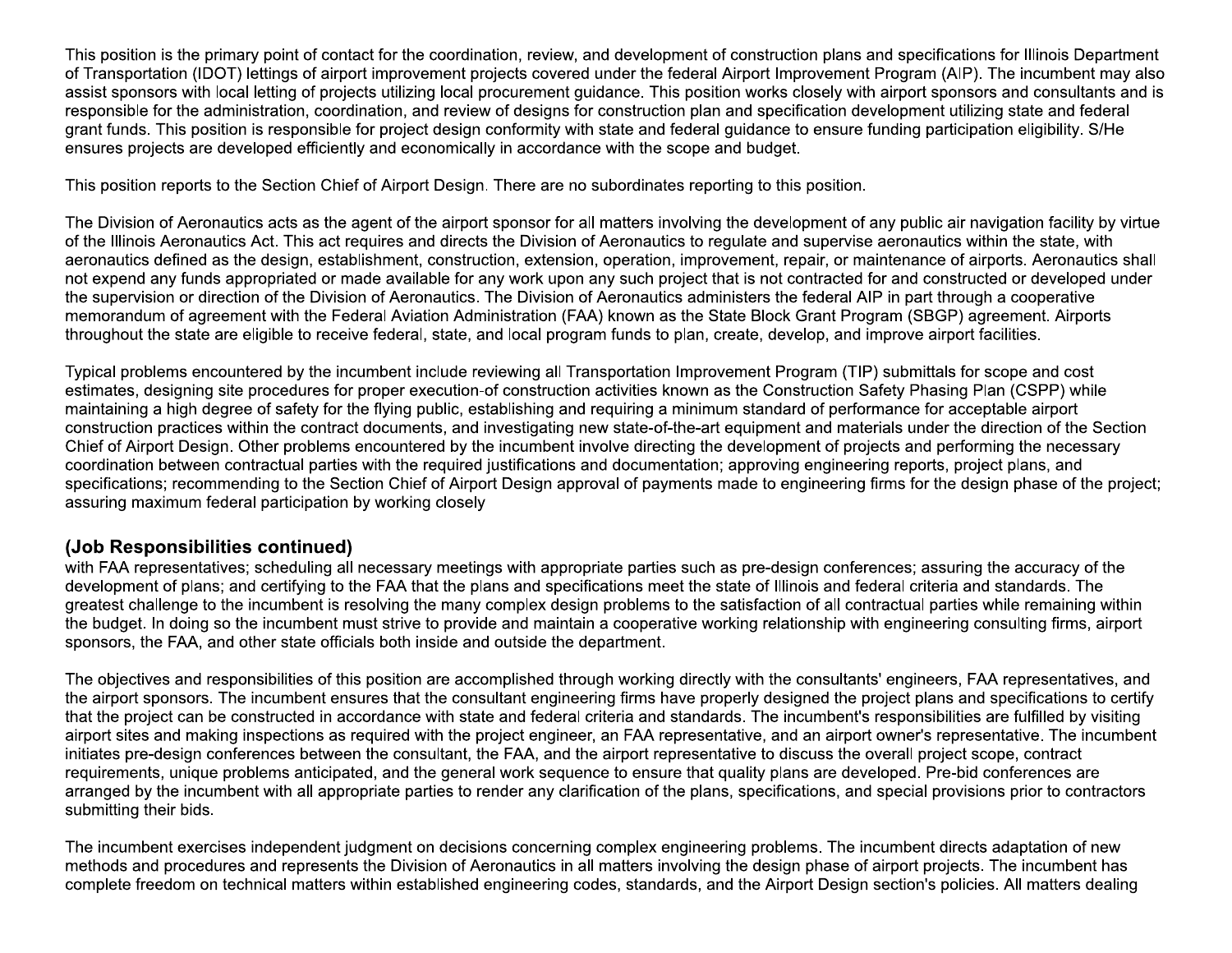with the interpretation of policy, elements of precedence, regulatory changes, and other areas of controversy are referred to the Section Chief of Airport Design for final decision. The incumbent performs other duties within the broad departmental quidelines and regulations as directed by the Section Chief of Airport Design.

The incumbent maintains frequent contact with other department offices and bureaus, the FAA, cities, counties, contractors, and consulting engineers in performing these duties. This position requires frequent daytime travel intermittently, with occasional statewide travel that may include overnight stays.

The effectiveness of this position is measured by the incumbent's ability to provide safe, timely, well-designed, cost-effective airport construction projects to serve the public. Other indicators of effectiveness are the timeliness of resolving problems and maintaining a high level of cooperation with all contractual parties.

## **Principal Accountabilities**

- Reviews all TIP submittals for scope and cost estimates to ensure their accuracy and adequacy for later project development.  $1<sup>1</sup>$
- Conducts pre-design and special coordination meetings.  $2.$
- Provides quidance to all consulting engineers during the design of airport projects.  $3.$

4. Reviews and approves the engineering report prior to allowing the consultant to start work on the final plans and recommends appropriate solution methods for all complex designs.

5. Performs reviews of all plans and specifications, approves these upon completion, and certifies to the FAA that they conform to the required state and federal criteria and standards.

Reviews and recommends approval of engineering agreements to the Section Chief of Airport Design for . airport design which may include 6. preliminary and special services, construction engineering services, and payments of subsequent design invoices.

- 7. Recommends to the Section Chief of Airport Design all projects ready for letting and prepares contract documents.
- Performs bid reviews and analysis and makes recommendations to the Section Chief of Airport Design on contract awards or bid rejections. 8.

Prepares post letting documents which include the detailed project budget, detailed pay items list, bid tabulations, and all appropriate letters to the 9. sponsors, consultants, bidders, and the FAA providing detailed results of the letting.

10. Assists the Section Chief of Airport Design in developing, writing, updating, publishing, and republishing of all section documents including the Illinois Standard Specifications for Construction of Airports, Policies and Procedures Manual, and standard agreements for engineering services.

11. Assists the Section Chief of Airport Design in pre-qualifying consulting engineering firms in the various categories of airport work.

12. Performs duties in compliance with departmental safety rules. Performs all duties in a manner conducive to the fair and equitable treatment of all employees.

13. Performs other duties as assigned.

# **Qualifications**

#### **Position Requirements**

- Current registration as a Licensed Professional Engineer in the state of Illinois
- Four years of experience in civil engineering
- Frequent daytime travel intermittently, with occasional statewide travel that may include overnight stays
- Valid driver's license

#### **Position Desireables**

- Comprehensive knowledge of the principles and practices of civil engineering
- Experience developing and supervising civil transportation and capital improvement projects
- Experience in financial management of multiple large civil transportation projects and programs
- Strong organizational and leadership skills and experience
- Ability to self-motivate
- Strong oral and written communication skills